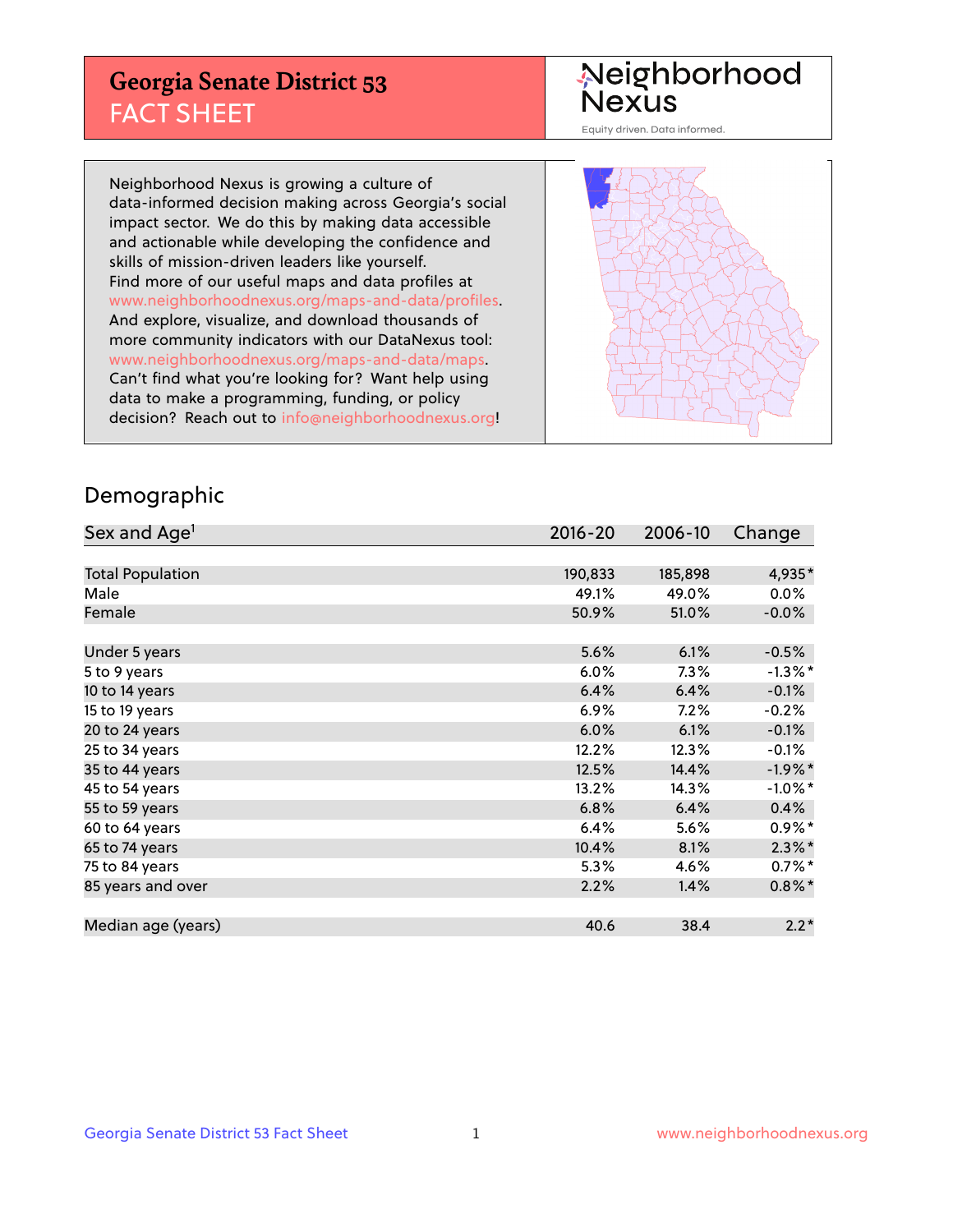## Demographic, continued...

| Race <sup>2</sup>                                            | $2016 - 20$ | 2006-10 | Change     |
|--------------------------------------------------------------|-------------|---------|------------|
| <b>Total population</b>                                      | 190,833     | 185,898 | 4,935*     |
| One race                                                     | 97.2%       | 98.5%   | $-1.3\%$ * |
| White                                                        | 90.0%       | 91.9%   | $-1.9%$ *  |
| <b>Black or African American</b>                             | 4.3%        | 4.6%    | $-0.2%$    |
| American Indian and Alaska Native                            | 0.2%        | 0.3%    | $-0.1%$    |
| Asian                                                        | 1.1%        | 0.7%    | 0.4%       |
| Native Hawaiian and Other Pacific Islander                   | 0.0%        | 0.0%    | $-0.0%$    |
| Some other race                                              | 1.5%        | 1.0%    | $0.5%$ *   |
| Two or more races                                            | 2.8%        | 1.5%    | $1.3\%$ *  |
| Race alone or in combination with other race(s) <sup>3</sup> | $2016 - 20$ | 2006-10 | Change     |
| Total population                                             | 190,833     | 185,898 | 4,935*     |
| White                                                        | 92.8%       | 93.3%   | $-0.5%$    |
| <b>Black or African American</b>                             | 5.8%        | 5.2%    | 0.6%       |
| American Indian and Alaska Native                            | 1.0%        | 0.7%    | 0.2%       |
| Asian                                                        | 1.4%        | 0.9%    | $0.4\%$ *  |
| Native Hawaiian and Other Pacific Islander                   | 0.1%        | 0.1%    | 0.0%       |
| Some other race                                              | 2.0%        | 1.2%    | $0.8\%$ *  |
|                                                              |             |         |            |
| Hispanic or Latino and Race <sup>4</sup>                     | $2016 - 20$ | 2006-10 | Change     |
| Total population                                             | 190,833     | 185,898 | 4,935*     |
| Hispanic or Latino (of any race)                             | 4.0%        | 2.6%    | $1.4\%$ *  |
| Not Hispanic or Latino                                       | 96.0%       | 97.4%   | $-1.4\%$ * |
| White alone                                                  | 88.0%       | 90.5%   | $-2.5%$ *  |
| Black or African American alone                              | 4.2%        | 4.5%    | $-0.3%$    |
| American Indian and Alaska Native alone                      | 0.2%        | 0.3%    | $-0.1%$    |
| Asian alone                                                  | 1.0%        | 0.7%    | 0.3%       |
| Native Hawaiian and Other Pacific Islander alone             | 0.0%        | 0.0%    | $-0.0%$    |
| Some other race alone                                        | 0.3%        | 0.2%    | 0.1%       |
| Two or more races                                            | 2.3%        | 1.2%    | $1.1\%$ *  |
| U.S. Citizenship Status <sup>5</sup>                         | $2016 - 20$ | 2006-10 | Change     |
|                                                              |             |         |            |
| Foreign-born population                                      | 5,147       | 3,897   | $1,251*$   |
| Naturalized U.S. citizen                                     | 39.1%       | 33.3%   | 5.8%       |
| Not a U.S. citizen                                           | 60.9%       | 66.7%   | $-5.8%$    |
| Citizen, Voting Age Population <sup>6</sup>                  | 2016-20     | 2006-10 | Change     |
|                                                              |             |         |            |
| Citizen, 18 and over population                              | 145,556     | 138,708 | $6,848*$   |
| Male                                                         | 48.0%       | 48.2%   | $-0.2%$    |
| Female                                                       | 52.0%       | 51.8%   | 0.2%       |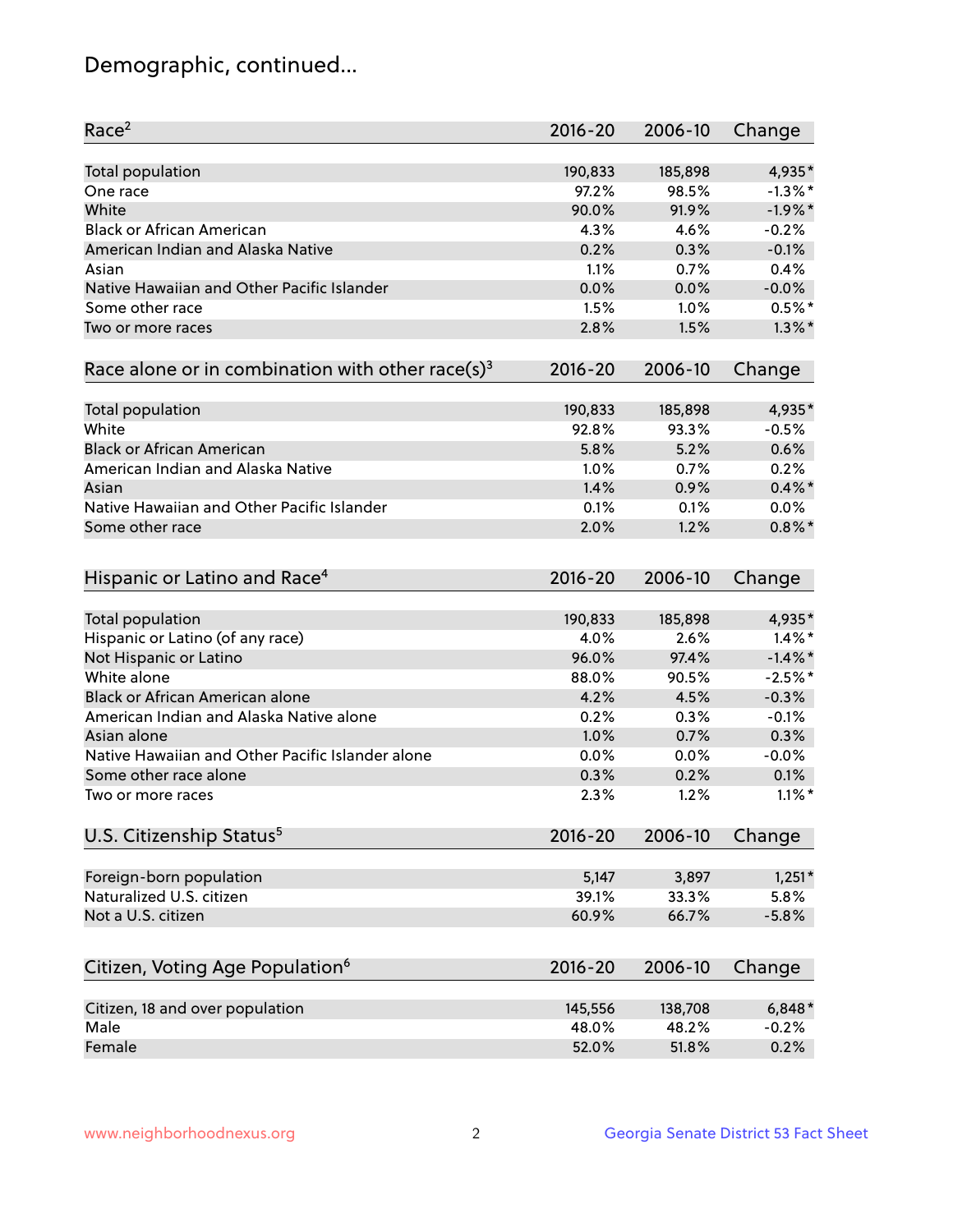#### Economic

| Income <sup>7</sup>                                 | 2016-20 | 2006-10 | Change     |
|-----------------------------------------------------|---------|---------|------------|
|                                                     |         |         |            |
| All households                                      | 71,152  | 69,620  | 1,532*     |
| Less than \$10,000                                  | 6.1%    | 7.6%    | $-1.5%$ *  |
| \$10,000 to \$14,999                                | 5.4%    | 7.2%    | $-1.7\%$ * |
| \$15,000 to \$24,999                                | 11.1%   | 14.3%   | $-3.1\%$ * |
| \$25,000 to \$34,999                                | 12.4%   | 14.5%   | $-2.2%$ *  |
| \$35,000 to \$49,999                                | 15.5%   | 15.7%   | $-0.2%$    |
| \$50,000 to \$74,999                                | 18.1%   | 18.9%   | $-0.8%$    |
| \$75,000 to \$99,999                                | 13.0%   | 11.1%   | $1.9\%$ *  |
| \$100,000 to \$149,999                              | 12.0%   | 7.9%    | 4.1%*      |
| \$150,000 to \$199,999                              | 3.1%    | 1.7%    | $1.4\%$ *  |
| \$200,000 or more                                   | 3.4%    | 1.3%    | $2.1\%$ *  |
| Median household income (dollars)                   | 49,531  | 40,644  | 8,887*     |
| Mean household income (dollars)                     | 66,605  | 52,127  | 14,478 *   |
| With earnings                                       | 73.0%   | 76.4%   | $-3.4\%$ * |
| Mean earnings (dollars)                             | 70,024  | 53,463  | 16,561*    |
| <b>With Social Security</b>                         | 38.6%   | 33.1%   | $5.6\%$ *  |
| Mean Social Security income (dollars)               | 19,944  | 15,434  | 4,510*     |
| With retirement income                              | 20.4%   | 16.2%   | $4.1\%$ *  |
| Mean retirement income (dollars)                    | 20,382  | 17,095  | 3,287*     |
| With Supplemental Security Income                   | 5.7%    | 4.9%    | 0.8%       |
| Mean Supplemental Security Income (dollars)         | 8,322   | 7,283   | $1,039*$   |
| With cash public assistance income                  | 2.5%    | 1.7%    | $0.8\%$ *  |
| Mean cash public assistance income (dollars)        | 1,681   | 2,861   | $-1,180$   |
| With Food Stamp/SNAP benefits in the past 12 months | 12.0%   | 9.9%    | $2.2\%$ *  |
|                                                     |         |         |            |
| Families                                            | 50,250  | 50,571  | $-321$     |
| Less than \$10,000                                  | 3.2%    | 4.6%    | $-1.5%$ *  |
| \$10,000 to \$14,999                                | 2.1%    | 3.7%    | $-1.6\%$ * |
| \$15,000 to \$24,999                                | 7.7%    | 11.0%   | $-3.3\%$ * |
| \$25,000 to \$34,999                                | 10.3%   | 14.4%   | $-4.1%$ *  |
| \$35,000 to \$49,999                                | 16.6%   | 16.7%   | $-0.1%$    |
| \$50,000 to \$74,999                                | 21.4%   | 22.1%   | $-0.7%$    |
| \$75,000 to \$99,999                                | 15.1%   | 13.6%   | $1.5\%$ *  |
| \$100,000 to \$149,999                              | 15.4%   | 10.1%   | $5.3\%$ *  |
| \$150,000 to \$199,999                              | 3.9%    | 2.2%    | $1.7\%$ *  |
| \$200,000 or more                                   | 4.3%    | 1.6%    | $2.7\%$ *  |
| Median family income (dollars)                      | 62,242  | 49,575  | 12,667*    |
| Mean family income (dollars)                        | 77,681  | 59,770  | 17,910*    |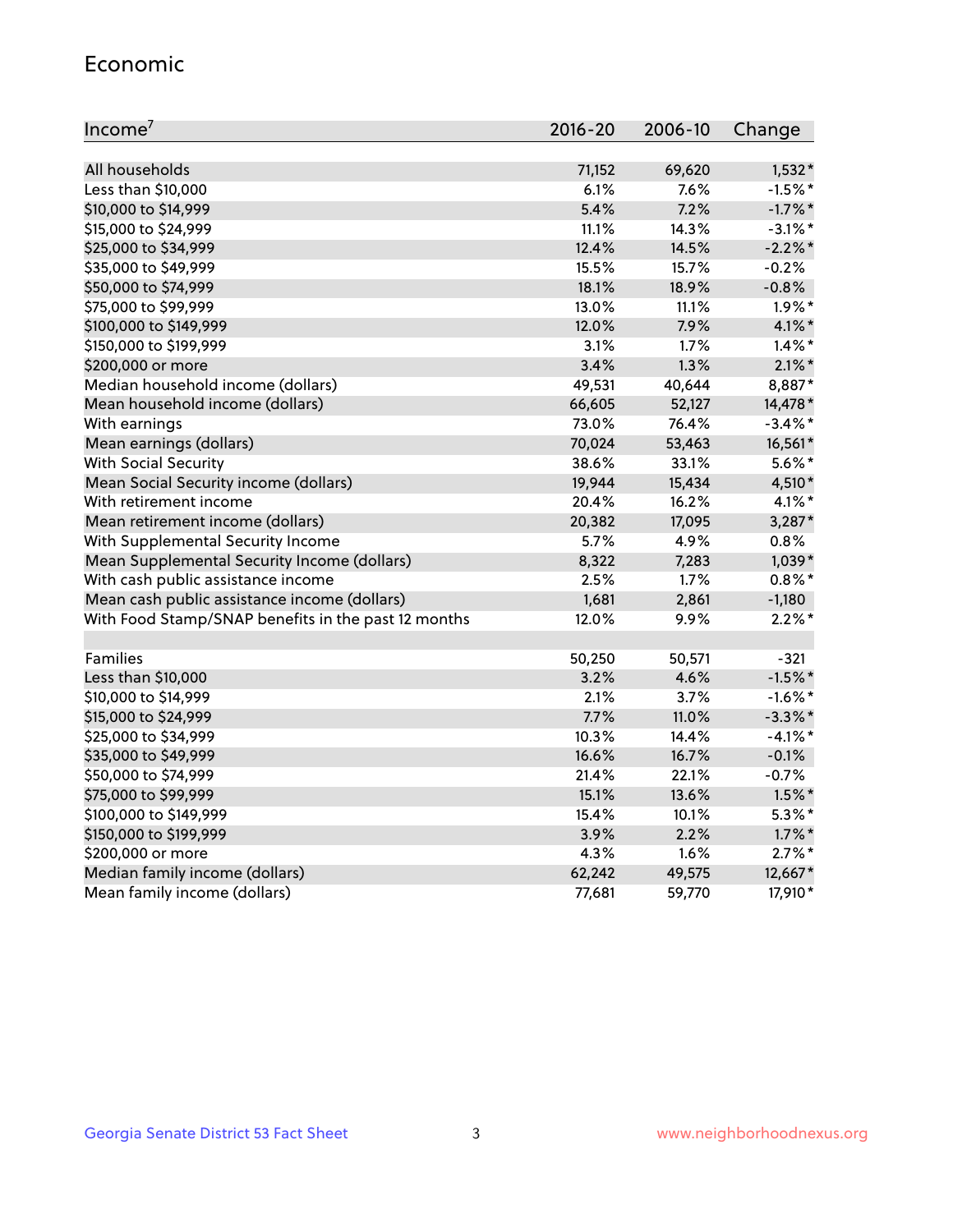## Economic, continued...

| Income, continued <sup>8</sup>                                        | $2016 - 20$ | 2006-10 | Change   |
|-----------------------------------------------------------------------|-------------|---------|----------|
|                                                                       |             |         |          |
| Nonfamily households                                                  | 20,902      | 19,049  | $1,853*$ |
| Median nonfamily income (dollars)                                     | 26,361      | 21,265  | 5,096*   |
| Mean nonfamily income (dollars)                                       | 37,163      | 29,001  | $8,162*$ |
| Median earnings for workers (dollars)                                 | 31,136      | 26,445  | 4,691*   |
| Median earnings for male full-time, year-round workers                | 45,168      | 38,877  | $6,291*$ |
| (dollars)                                                             |             |         |          |
| Median earnings for female full-time, year-round workers<br>(dollars) | 37,065      | 29,871  | 7,194*   |
| Per capita income (dollars)                                           | 25,903      | 20,050  | $5,853*$ |
|                                                                       |             |         |          |
| Families and People Below Poverty Level <sup>9</sup>                  | $2016 - 20$ | 2006-10 | Change   |
|                                                                       |             |         |          |
| <b>All families</b>                                                   | 9.7%        | 10.7%   | $-1.0%$  |
| With related children under 18 years                                  | 15.9%       | 16.8%   | $-0.9%$  |
| With related children under 5 years only                              | 21.5%       | 21.8%   | $-0.3%$  |
| Married couple families                                               | 5.3%        | 5.7%    | $-0.4%$  |
| With related children under 18 years                                  | 7.6%        | 8.0%    | $-0.4%$  |
| With related children under 5 years only                              | 7.8%        | 10.4%   | $-2.6%$  |
| Families with female householder, no husband present                  | 26.8%       | 32.4%   | $-5.6%$  |
| With related children under 18 years                                  | 38.2%       | 41.2%   | $-3.0%$  |
| With related children under 5 years only                              | 49.6%       | 52.4%   | $-2.8%$  |
| All people                                                            | 13.1%       | 14.3%   | $-1.2%$  |
| Under 18 years                                                        | 17.6%       | 19.7%   | $-2.1%$  |
| Related children under 18 years                                       | 17.2%       | 19.3%   | $-2.1%$  |
| Related children under 5 years                                        | 26.6%       | 25.5%   | 1.1%     |
| Related children 5 to 17 years                                        | 13.9%       | 17.2%   | $-3.2%$  |
| 18 years and over                                                     | 11.8%       | 12.5%   | $-0.8%$  |
| 18 to 64 years                                                        | 12.8%       | 13.2%   | $-0.4%$  |
| 65 years and over                                                     | 8.4%        | 9.6%    | $-1.2%$  |
| People in families                                                    | 10.4%       | 12.0%   | $-1.6%$  |
| Unrelated individuals 15 years and over                               | 28.0%       | 28.1%   | $-0.2%$  |
|                                                                       |             |         |          |
| Non-Hispanic white people                                             | 12.6%       | 13.4%   | $-0.8%$  |
| Black or African-American people                                      | 22.3%       | 24.6%   | $-2.3%$  |
| Asian people                                                          | 15.1%       | 12.5%   | 2.6%     |
| Hispanic or Latino people                                             | 14.1%       | 30.6%   | $-16.5%$ |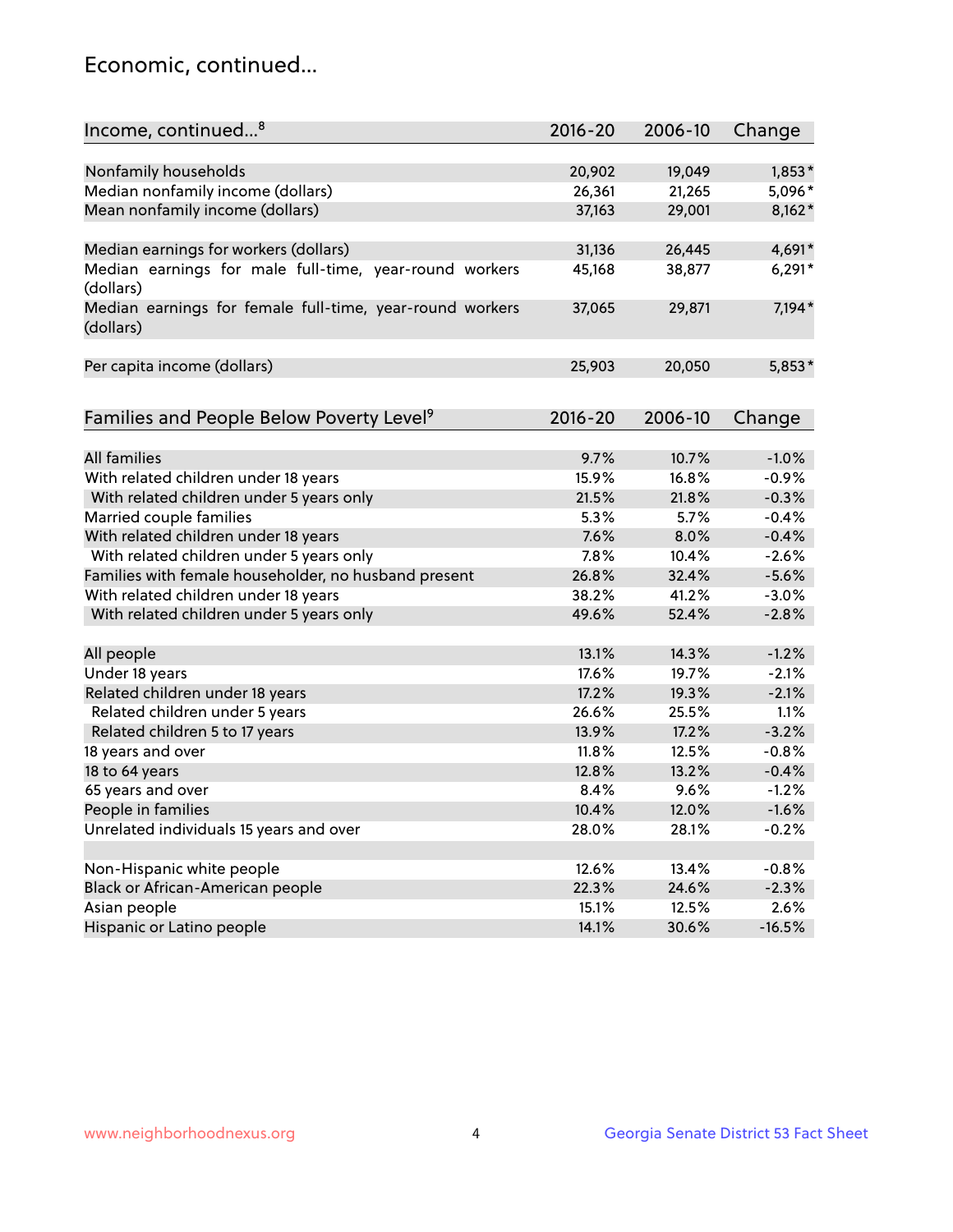## Employment

| Employment Status <sup>10</sup>                                             | 2016-20     | 2006-10 | Change     |
|-----------------------------------------------------------------------------|-------------|---------|------------|
|                                                                             |             |         |            |
| Population 16 years and over                                                | 153,456     | 146,237 | 7,219 *    |
| In labor force                                                              | 58.7%       | 61.1%   | $-2.4\%$ * |
| Civilian labor force                                                        | 58.6%       | 61.0%   | $-2.4\%$ * |
| Employed                                                                    | 55.5%       | 55.6%   | $-0.1%$    |
| Unemployed                                                                  | 3.0%        | 5.4%    | $-2.4%$    |
| <b>Armed Forces</b>                                                         | 0.1%        | 0.1%    | 0.1%       |
| Not in labor force                                                          | 41.3%       | 38.9%   | $2.4\%$ *  |
| Civilian labor force                                                        | 89,868      | 89,216  | 652        |
| <b>Unemployment Rate</b>                                                    | 5.2%        | 8.8%    | $-3.6%$    |
|                                                                             |             |         |            |
| Females 16 years and over                                                   | 79,261      | 75,801  | $3,460*$   |
| In labor force                                                              | 54.9%       | 55.7%   | $-0.8%$    |
| Civilian labor force                                                        | 54.9%       | 55.7%   | $-0.8%$    |
| Employed                                                                    | 52.1%       | 50.9%   | 1.2%       |
| Own children of the householder under 6 years                               | 12,407      | 13,551  | $-1,144$   |
|                                                                             | 61.9%       | 65.7%   | $-3.8%$    |
| All parents in family in labor force                                        |             |         |            |
| Own children of the householder 6 to 17 years                               | 26,557      | 28,125  | $-1,568$   |
| All parents in family in labor force                                        | 68.5%       | 72.5%   | $-4.0%$    |
|                                                                             |             |         |            |
| Industry <sup>11</sup>                                                      | $2016 - 20$ | 2006-10 | Change     |
|                                                                             |             |         |            |
| Civilian employed population 16 years and over                              | 85,202      | 81,330  | 3,873*     |
| Agriculture, forestry, fishing and hunting, and mining                      | 1.4%        | 1.0%    | 0.4%       |
| Construction                                                                | 9.2%        | 7.9%    | 1.4%       |
| Manufacturing                                                               | 17.5%       | 19.7%   | $-2.2\%$ * |
| Wholesale trade                                                             | 2.0%        | 2.4%    | $-0.4%$    |
| Retail trade                                                                | 11.8%       | 10.9%   | 0.9%       |
| Transportation and warehousing, and utilities                               | 6.2%        | 6.6%    | $-0.4%$    |
| Information                                                                 | 1.0%        | 1.6%    | $-0.6%$    |
| Finance and insurance, and real estate and rental and leasing               | 5.4%        | 6.1%    | $-0.7%$    |
| Professional, scientific, and management, and administrative                | 7.1%        | $7.2\%$ | $-0.1%$    |
| and waste management services                                               |             |         |            |
| Educational services, and health care and social assistance                 | 21.9%       | 21.1%   | 0.8%       |
| Arts, entertainment, and recreation, and accommodation and<br>food services | 8.8%        | 6.3%    | $2.4\%$ *  |
| Other services, except public administration                                | 4.7%        | 5.3%    | $-0.6%$    |
| Public administration                                                       | 2.9%        | 3.7%    | $-0.8%$    |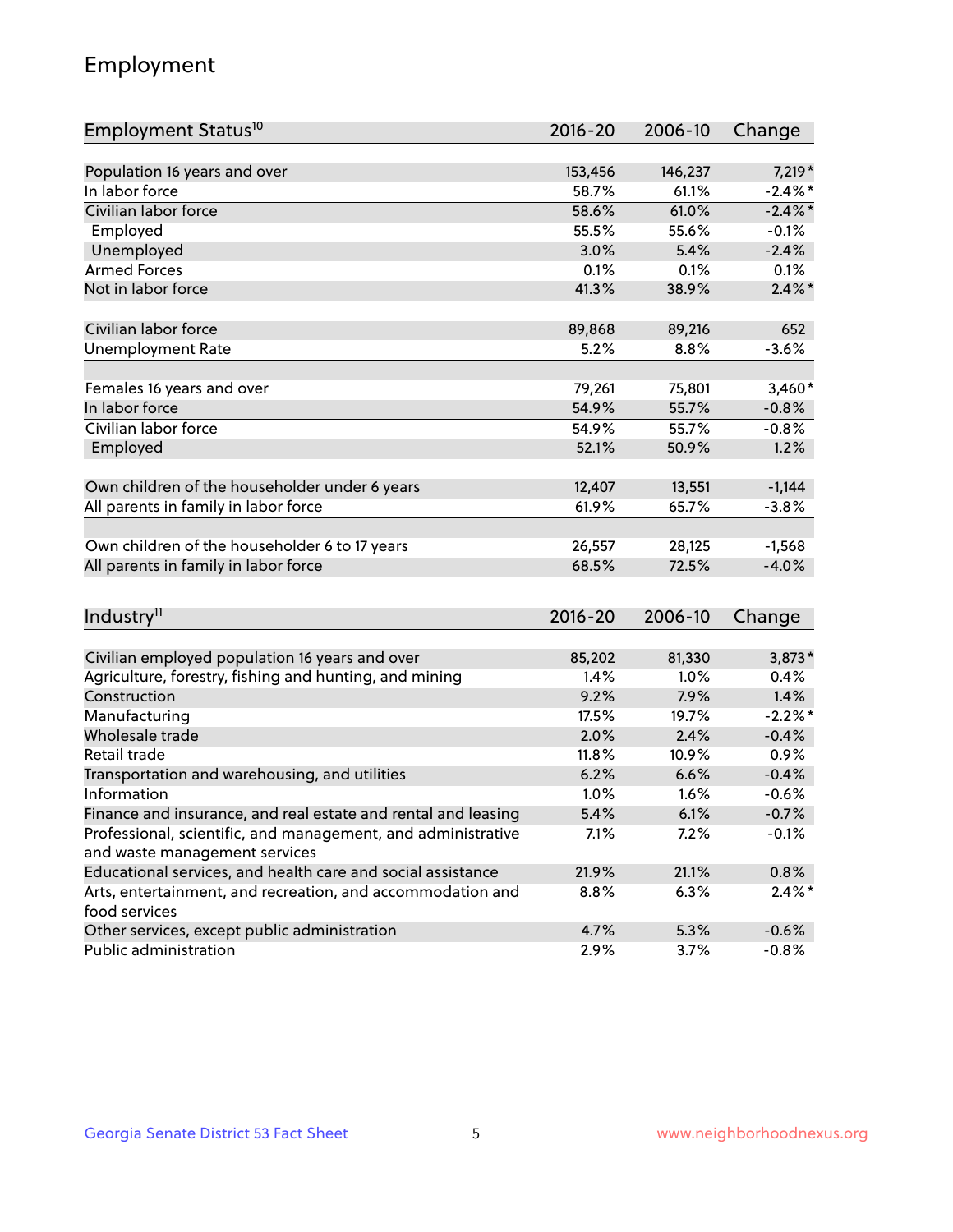## Employment, continued...

| Occupation <sup>12</sup>                                                    | $2016 - 20$ | 2006-10 | Change     |
|-----------------------------------------------------------------------------|-------------|---------|------------|
| Civilian employed population 16 years and over                              | 85,202      | 81,330  | $3,873*$   |
| Management, business, science, and arts occupations                         | 29.7%       | 27.2%   | $2.4\%$ *  |
| Service occupations                                                         | 15.7%       | 14.8%   | 1.0%       |
| Sales and office occupations                                                | 22.9%       | 26.2%   | $-3.3\%$ * |
|                                                                             |             | 11.3%   | 1.5%       |
| Natural<br>and<br>resources,<br>construction,<br>maintenance<br>occupations | 12.8%       |         |            |
| Production, transportation, and material moving occupations                 | 18.9%       | 20.5%   | $-1.6\%$ * |
| Class of Worker <sup>13</sup>                                               | $2016 - 20$ | 2006-10 | Change     |
|                                                                             |             |         |            |
| Civilian employed population 16 years and over                              | 85,202      | 81,330  | 3,873*     |
| Private wage and salary workers                                             | 82.0%       | 80.0%   | 2.0%       |
| Government workers                                                          | 11.6%       | 13.4%   | $-1.9%$ *  |
| Self-employed in own not incorporated business workers                      | 6.3%        | 6.2%    | 0.0%       |
| Unpaid family workers                                                       | 0.1%        | 0.3%    | $-0.2%$    |
| Job Flows <sup>14</sup>                                                     | 2019        | 2010    | Change     |
|                                                                             |             |         |            |
| Total Jobs in district                                                      | 40,279      | 36,897  | 3,382      |
| Held by residents of district                                               | 57.1%       | 57.1%   | 0.1%       |
| Held by non-residents of district                                           | 42.9%       | 42.9%   | $-0.1%$    |
| Jobs by Industry Sector <sup>15</sup>                                       | 2019        | 2010    | Change     |
|                                                                             |             |         |            |
| Total Jobs in district                                                      | 40,279      | 36,897  | 3,382      |
| Goods Producing sectors                                                     | 30.2%       | 27.4%   | 2.7%       |
| Trade, Transportation, and Utilities sectors                                | 18.8%       | 20.4%   | $-1.6%$    |
| All Other Services sectors                                                  | 51.0%       | 52.2%   | $-1.2%$    |
| Total Jobs in district held by district residents                           | 23,009      | 21,050  | 1,959      |
| <b>Goods Producing sectors</b>                                              | 32.1%       | 27.3%   | 4.9%       |
| Trade, Transportation, and Utilities sectors                                | 14.3%       | 14.0%   | 0.3%       |
| All Other Services sectors                                                  | 53.6%       | 58.7%   | $-5.1%$    |
|                                                                             |             |         |            |
| Jobs by Earnings <sup>16</sup>                                              | 2019        | 2010    | Change     |
|                                                                             |             |         |            |
| Total Jobs in district                                                      | 40,279      | 36,897  | 3,382      |
| Jobs with earnings \$1250/month or less                                     | 25.6%       | 26.1%   | $-0.5%$    |
| Jobs with earnings \$1251/month to \$3333/month                             | 43.1%       | 50.2%   | $-7.1%$    |
| Jobs with earnings greater than \$3333/month                                | 31.3%       | 23.7%   | 7.6%       |
| Total Jobs in district held by district residents                           | 23,009      | 21,050  | 1,959      |
| Jobs with earnings \$1250/month or less                                     | 26.6%       | 28.4%   | $-1.7%$    |
| Jobs with earnings \$1251/month to \$3333/month                             | 44.5%       | 50.8%   | $-6.3%$    |
| Jobs with earnings greater than \$3333/month                                | 28.9%       | 20.9%   | 8.0%       |
|                                                                             |             |         |            |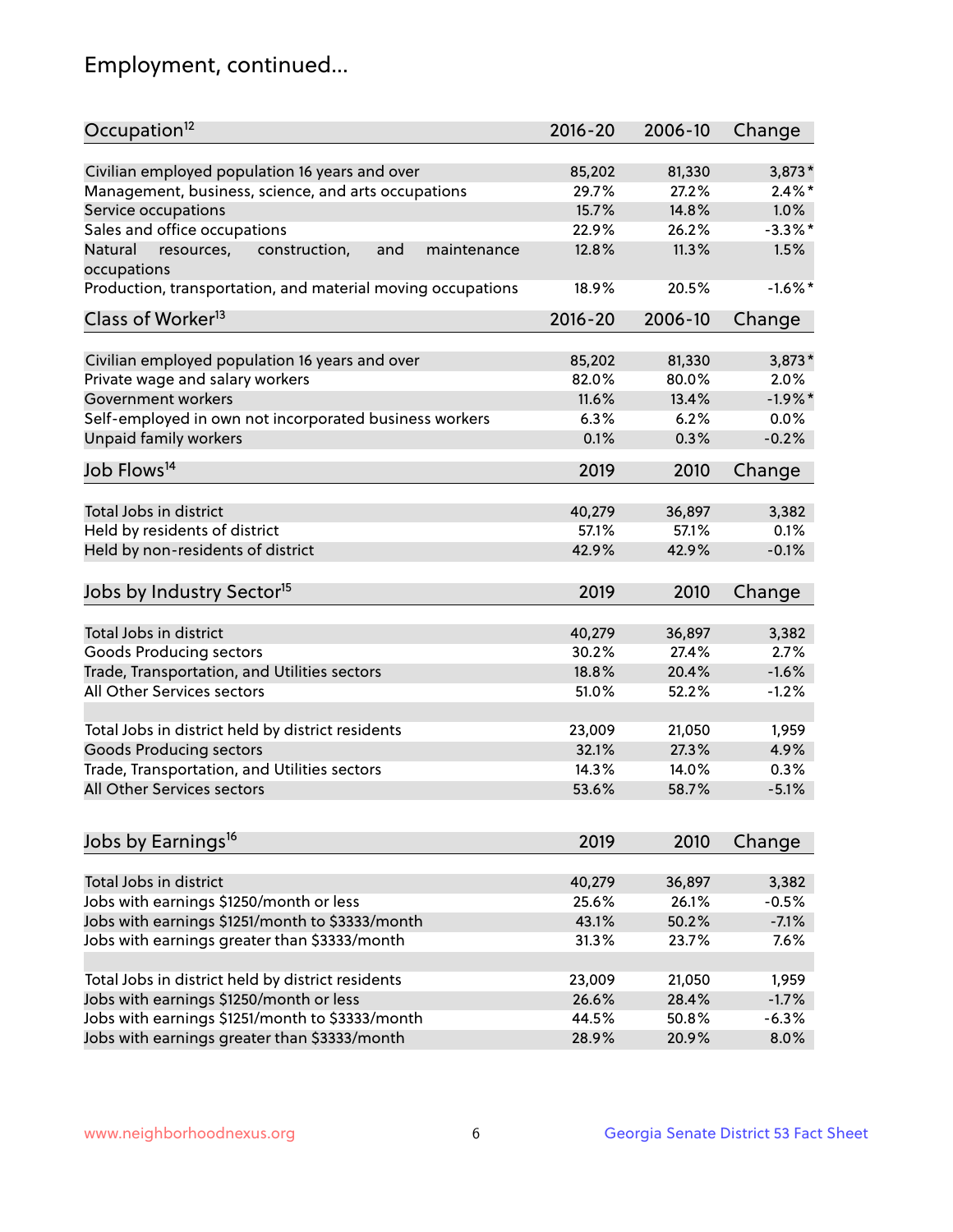## Employment, continued...

| 2019   | 2010   | Change  |
|--------|--------|---------|
|        |        |         |
| 40,279 | 36,897 | 3,382   |
| 23.7%  | 21.0%  | 2.7%    |
| 52.6%  | 59.1%  | $-6.6%$ |
| 23.7%  | 19.9%  | 3.9%    |
|        |        |         |
| 23,009 | 21,050 | 1,959   |
| 23.3%  | 20.3%  | 3.0%    |
| 52.1%  | 58.7%  | $-6.6%$ |
| 24.7%  | 21.0%  | 3.7%    |
|        |        |         |

#### Education

| School Enrollment <sup>18</sup>                | $2016 - 20$ | 2006-10 | Change     |
|------------------------------------------------|-------------|---------|------------|
|                                                |             |         |            |
| Population 3 years and over enrolled in school | 44,505      | 45,876  | $-1,371$   |
| Nursery school, preschool                      | 5.7%        | 6.1%    | $-0.4%$    |
| Kindergarten                                   | 5.5%        | 6.3%    | $-0.7%$    |
| Elementary school (grades 1-8)                 | 42.6%       | 44.8%   | $-2.2%$ *  |
| High school (grades 9-12)                      | 22.3%       | 21.6%   | 0.7%       |
| College or graduate school                     | 23.8%       | 21.2%   | 2.6%       |
| Educational Attainment <sup>19</sup>           | $2016 - 20$ | 2006-10 | Change     |
|                                                |             |         |            |
| Population 25 years and over                   | 131,640     | 124,291 | 7,349*     |
| Less than 9th grade                            | 5.2%        | 7.7%    | $-2.5%$ *  |
| 9th to 12th grade, no diploma                  | 10.8%       | 14.4%   | $-3.6\%$ * |
| High school graduate (includes equivalency)    | 34.3%       | 34.1%   | 0.1%       |
| Some college, no degree                        | 22.1%       | 22.4%   | $-0.3%$    |
| Associate's degree                             | 8.2%        | 6.9%    | $1.3\%$ *  |
| Bachelor's degree                              | 12.6%       | 9.9%    | $2.7\%$ *  |
| Graduate or professional degree                | 6.8%        | 4.5%    | $2.3\%*$   |
|                                                |             |         |            |
| Percent high school graduate or higher         | 84.0%       | 77.8%   | $6.1\%$ *  |
| Percent bachelor's degree or higher            | 19.3%       | 14.4%   | $5.0\%$ *  |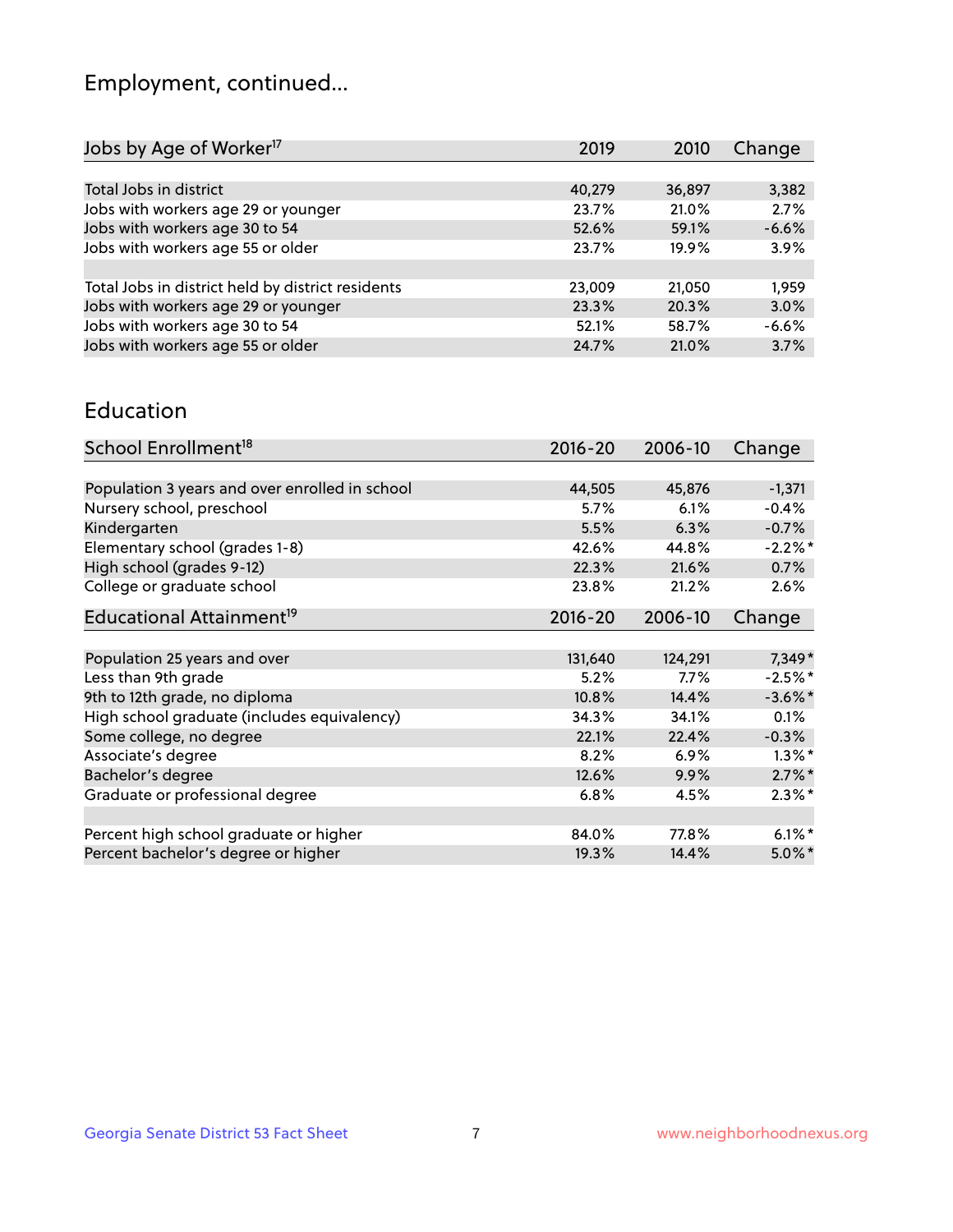## Housing

| Households by Type <sup>20</sup>                     | 2016-20     | 2006-10 | Change     |
|------------------------------------------------------|-------------|---------|------------|
|                                                      |             |         |            |
| <b>Total households</b>                              | 71,152      | 69,620  | $1,532*$   |
| Family households (families)                         | 70.6%       | 72.6%   | $-2.0\%$ * |
| With own children under 18 years                     | 26.0%       | 30.5%   | $-4.5%$ *  |
| Married-couple family                                | 53.9%       | 55.8%   | $-1.9%$ *  |
| With own children of the householder under 18 years  | 18.7%       | 21.6%   | $-2.9\%$ * |
| Male householder, no wife present, family            | 4.8%        | 5.0%    | $-0.2%$    |
| With own children of the householder under 18 years  | 2.1%        | 2.6%    | $-0.5%$    |
| Female householder, no husband present, family       | 11.9%       | 11.8%   | $0.0\%$    |
| With own children of the householder under 18 years  | 5.2%        | 6.3%    | $-1.1\%$ * |
| Nonfamily households                                 | 29.4%       | 27.4%   | $2.0\%$ *  |
| Householder living alone                             | 25.7%       | 24.2%   | 1.5%       |
| 65 years and over                                    | 12.4%       | 10.2%   | $2.3\%$ *  |
|                                                      |             |         |            |
| Households with one or more people under 18 years    | 30.8%       | 35.3%   | $-4.5%$ *  |
| Households with one or more people 65 years and over | 33.8%       | 26.5%   | $7.3\%$ *  |
|                                                      |             |         |            |
| Average household size                               | 2.59        | 2.60    | $-0.00$    |
| Average family size                                  | 3.10        | 3.07    | 0.04       |
|                                                      |             |         |            |
| Housing Occupancy <sup>21</sup>                      | $2016 - 20$ | 2006-10 | Change     |
|                                                      |             |         |            |
| Total housing units                                  | 81,160      | 79,043  | $2,117*$   |
| Occupied housing units                               | 87.7%       | 88.1%   | $-0.4%$    |
| Vacant housing units                                 | 12.3%       | 11.9%   | 0.4%       |
| Homeowner vacancy rate                               | 1.8         | 2.7     | $-0.9$     |
| Rental vacancy rate                                  | 5.5         | 11.0    | $-5.4*$    |
|                                                      |             |         |            |
| Units in Structure <sup>22</sup>                     | 2016-20     | 2006-10 | Change     |
|                                                      |             |         |            |
| Total housing units                                  | 81,160      | 79,043  | $2,117*$   |
| 1-unit, detached                                     | 73.3%       | 72.2%   | 1.1%       |
| 1-unit, attached                                     | 2.0%        | 1.5%    | 0.4%       |
| 2 units                                              | 3.7%        | 3.5%    | 0.2%       |
| 3 or 4 units                                         | 2.6%        | 2.0%    | 0.6%       |
| 5 to 9 units                                         | 2.4%        | 2.0%    | 0.4%       |
| 10 to 19 units                                       | 1.1%        | 1.3%    | $-0.2%$    |
| 20 or more units                                     | 1.4%        | 1.4%    | 0.1%       |
| Mobile home                                          | 13.4%       | 15.9%   | $-2.4\%$ * |
| Boat, RV, van, etc.                                  | 0.1%        | 0.1%    | $-0.1%$    |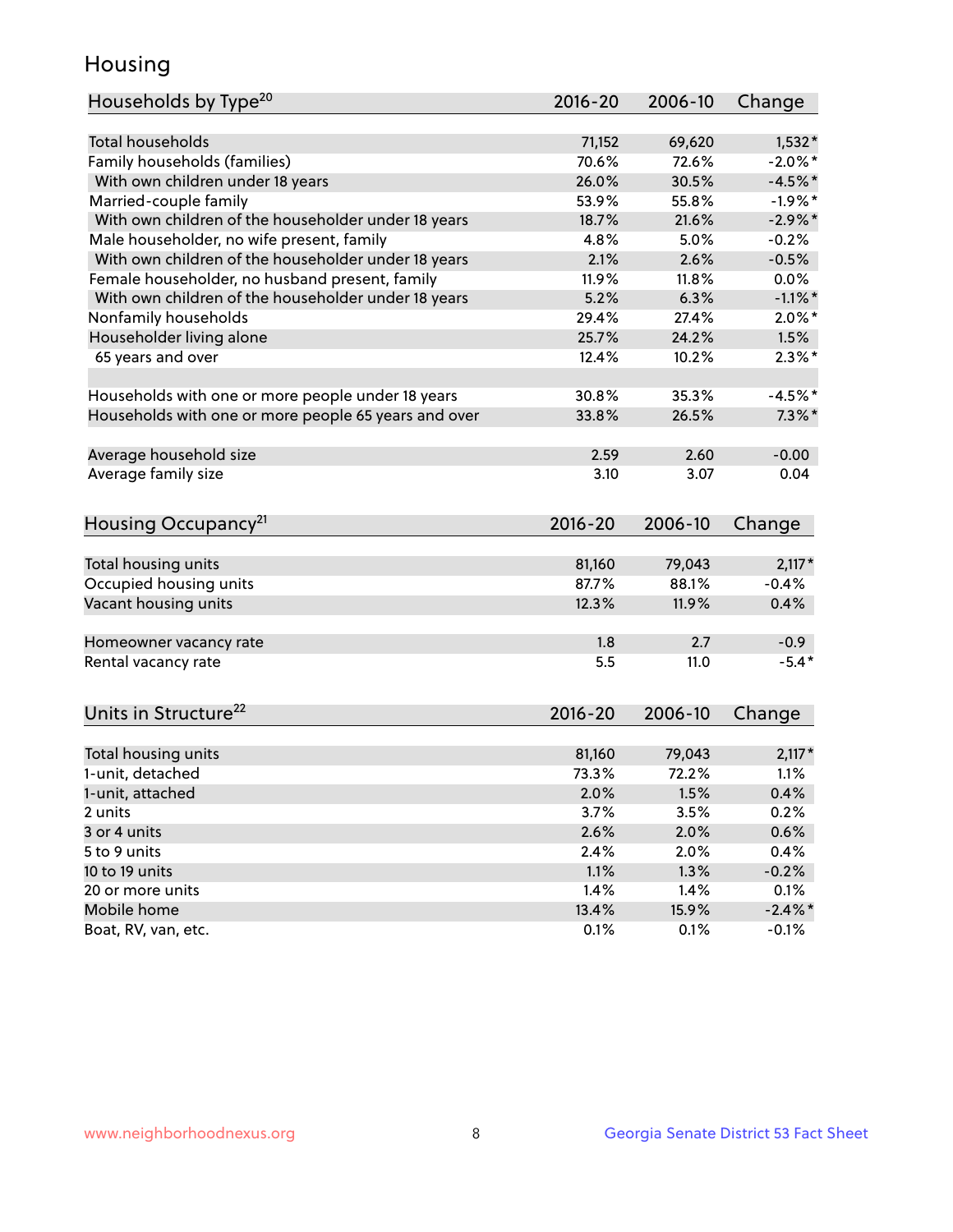## Housing, Continued...

| Year Structure Built <sup>23</sup>             | 2016-20     | 2006-10 | Change     |
|------------------------------------------------|-------------|---------|------------|
| Total housing units                            | 81,160      | 79,043  | $2,117*$   |
| Built 2014 or later                            | 1.9%        | (X)     | (X)        |
| Built 2010 to 2013                             | 1.8%        | (X)     | (X)        |
| Built 2000 to 2009                             | 17.8%       | 15.4%   | $2.4\%$ *  |
| Built 1990 to 1999                             | 18.2%       | 19.1%   | $-0.9%$    |
| Built 1980 to 1989                             | 13.3%       | 15.0%   | $-1.7%$ *  |
| Built 1970 to 1979                             | 16.2%       | 16.3%   | $-0.0%$    |
| Built 1960 to 1969                             | 10.6%       | 11.4%   | $-0.8%$    |
| Built 1950 to 1959                             | 8.2%        | 10.3%   | $-2.1\%$ * |
| Built 1940 to 1949                             | 5.6%        | 5.6%    | 0.0%       |
| Built 1939 or earlier                          | 6.3%        | 6.8%    | $-0.5%$    |
| Housing Tenure <sup>24</sup>                   | $2016 - 20$ | 2006-10 | Change     |
| Occupied housing units                         | 71,152      | 69,620  | $1,532*$   |
| Owner-occupied                                 | 72.3%       | 74.6%   | $-2.4\%$ * |
| Renter-occupied                                | 27.7%       | 25.4%   | $2.4\%$ *  |
| Average household size of owner-occupied unit  | 2.62        | 2.62    | $-0.00$    |
| Average household size of renter-occupied unit | 2.53        | 2.53    | $-0.00$    |
| Residence 1 Year Ago <sup>25</sup>             | $2016 - 20$ | 2006-10 | Change     |
| Population 1 year and over                     | 189,352     | 183,659 | 5,692*     |
| Same house                                     | 87.6%       | 84.8%   | $2.8\%$ *  |
| Different house in the U.S.                    | 12.3%       | 15.1%   | $-2.8\%$ * |
| Same county                                    | 5.6%        | 7.8%    | $-2.2%$ *  |
| Different county                               | 6.6%        | 7.3%    | $-0.6%$    |
| Same state                                     | 3.5%        | 3.7%    | $-0.2%$    |
| Different state                                | 3.1%        | 3.5%    | $-0.4%$    |
| Abroad                                         | 0.2%        | 0.1%    | 0.1%       |
| Value of Housing Unit <sup>26</sup>            | $2016 - 20$ | 2006-10 | Change     |
| Owner-occupied units                           | 51,410      | 51,960  | $-550$     |
| Less than \$50,000                             | 13.1%       | 12.3%   | 0.8%       |
| \$50,000 to \$99,999                           | 22.6%       | 28.7%   | $-6.1\%$ * |
| \$100,000 to \$149,999                         | 22.1%       | 26.1%   | $-4.0\%$ * |
| \$150,000 to \$199,999                         | 18.5%       | 15.7%   | $2.8\%$ *  |
| \$200,000 to \$299,999                         | 13.7%       | 9.8%    | $3.9\%$ *  |
| \$300,000 to \$499,999                         | 7.3%        | 5.2%    | $2.1\%$ *  |
| \$500,000 to \$999,999                         | 2.3%        | 1.8%    | 0.5%       |
| \$1,000,000 or more                            | 0.5%        | 0.4%    | 0.1%       |
| Median (dollars)                               | 131,769     | 115,737 | 16,032*    |
| Mortgage Status <sup>27</sup>                  | $2016 - 20$ | 2006-10 | Change     |
| Owner-occupied units                           | 51,410      | 51,960  | $-550$     |
| Housing units with a mortgage                  | 53.6%       | 60.4%   | $-6.8\%$ * |
| Housing units without a mortgage               | 46.4%       | 39.6%   | $6.8\%$ *  |
|                                                |             |         |            |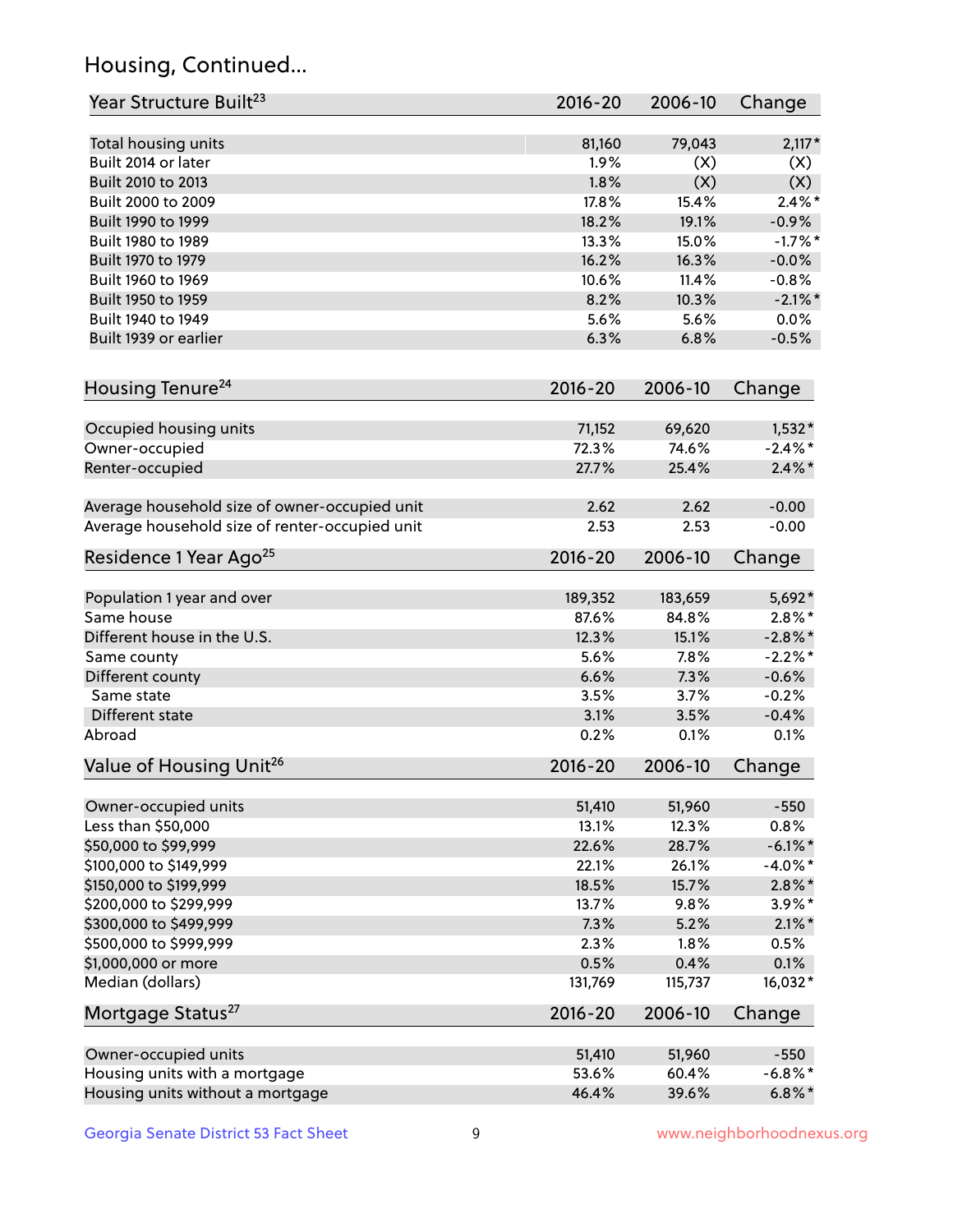## Housing, Continued...

| Selected Monthly Owner Costs <sup>28</sup>                                            | 2016-20 | 2006-10 | Change      |
|---------------------------------------------------------------------------------------|---------|---------|-------------|
| Housing units with a mortgage                                                         | 27,543  | 31,396  | $-3,853*$   |
| Less than \$300                                                                       | 0.4%    | 0.0%    | 0.4%        |
| \$300 to \$499                                                                        | 1.5%    | 3.7%    | $-2.2%$     |
| \$500 to \$999                                                                        | 36.3%   | 42.8%   | $-6.5%$ *   |
| \$1,000 to \$1,499                                                                    | 39.0%   | 32.8%   | $6.2\%$ *   |
| \$1,500 to \$1,999                                                                    | 12.9%   | 12.4%   | 0.5%        |
| \$2,000 to \$2,999                                                                    | 6.8%    | 6.8%    | 0.0%        |
| \$3,000 or more                                                                       | 3.0%    | 1.5%    | 1.4%        |
| Median (dollars)                                                                      | 1,118   | 1,046   | $72*$       |
| Housing units without a mortgage                                                      | 23,867  | 20,564  | $3,303*$    |
| Less than \$150                                                                       | 6.2%    | 7.1%    | $-1.0%$     |
| \$150 to \$249                                                                        | 17.8%   | 29.0%   | $-11.2\%$ * |
| \$250 to \$349                                                                        | 25.8%   | 28.8%   | $-3.0%$     |
| \$350 to \$499                                                                        | 27.4%   | 23.7%   | $3.7\%$ *   |
| \$500 to \$699                                                                        | 14.3%   | 8.3%    | $6.0\%$ *   |
| \$700 or more                                                                         | 8.5%    | 3.0%    | $5.5\%$ *   |
| Median (dollars)                                                                      | 351     | 294     | $56*$       |
| Household Income <sup>29</sup>                                                        |         |         | Change      |
| Housing units with a mortgage (excluding units where<br>SMOCAPI cannot be computed)   | 27,514  | 31,233  | $-3,720*$   |
| Less than 20.0 percent                                                                | 53.0%   | 39.3%   | 13.7%*      |
| 20.0 to 24.9 percent                                                                  | 15.2%   | 16.8%   | $-1.6%$     |
| 25.0 to 29.9 percent                                                                  | 8.9%    | 13.8%   | $-4.9\%$ *  |
| 30.0 to 34.9 percent                                                                  | 6.0%    | 8.2%    | $-2.2\%$ *  |
| 35.0 percent or more                                                                  | 16.9%   | 21.9%   | $-5.0\%$ *  |
| Not computed                                                                          | 30      | 163     | $-133$      |
| Housing unit without a mortgage (excluding units where<br>SMOCAPI cannot be computed) | 23,457  | 20,330  | $3,127*$    |
| Less than 10.0 percent                                                                | 47.6%   | 44.4%   | 3.1%        |
| 10.0 to 14.9 percent                                                                  | 21.4%   | 20.6%   | 0.7%        |
| 15.0 to 19.9 percent                                                                  | 10.4%   | 13.6%   | $-3.2\%$ *  |
| 20.0 to 24.9 percent                                                                  | 6.6%    | 6.4%    | 0.1%        |
| 25.0 to 29.9 percent                                                                  | 3.9%    | 4.0%    | $-0.1%$     |
| 30.0 to 34.9 percent                                                                  | 2.8%    | 2.7%    | 0.1%        |
| 35.0 percent or more                                                                  | 7.5%    | 8.2%    | $-0.7%$     |
| Not computed                                                                          | 410     | 234     | 176         |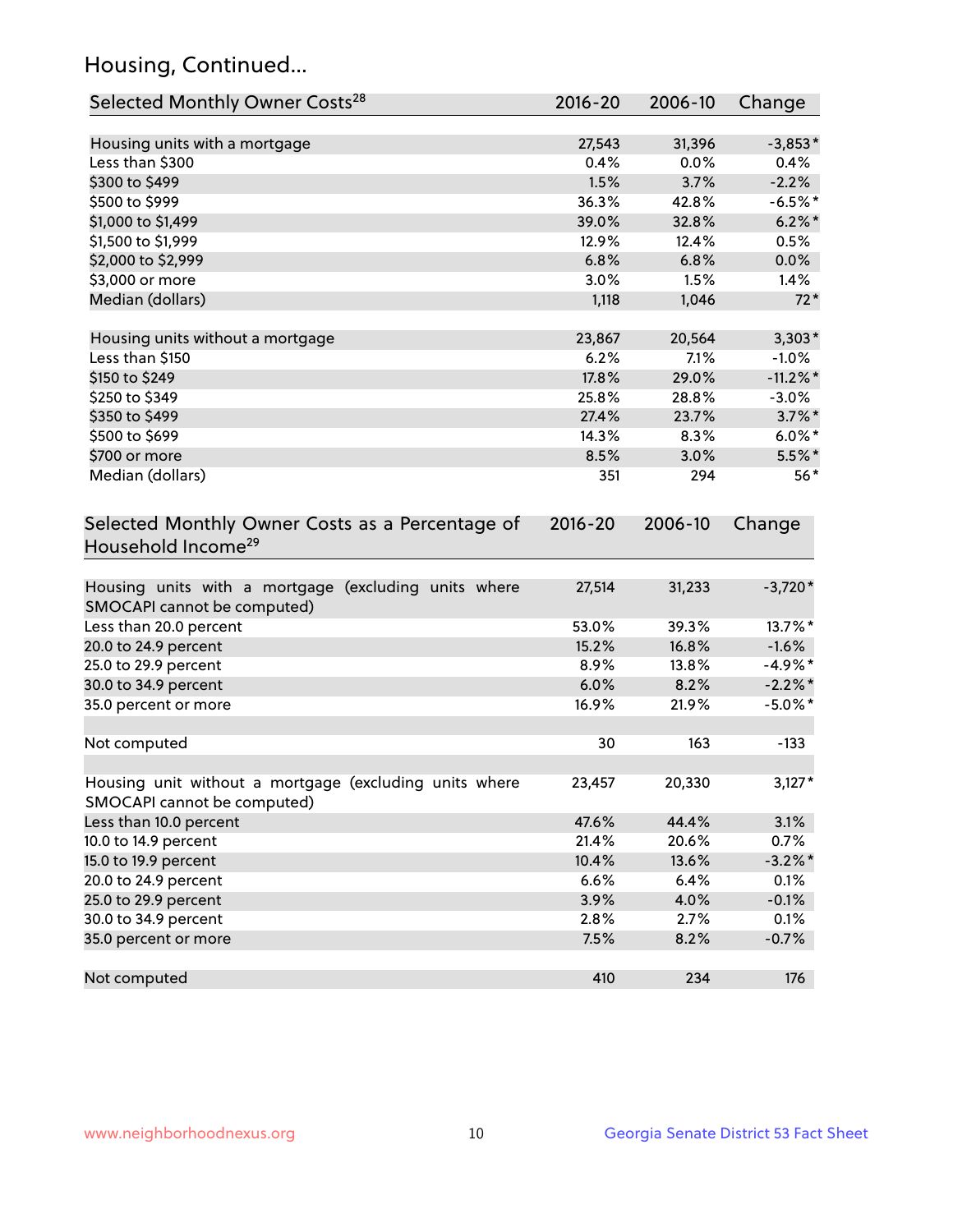## Housing, Continued...

| Gross Rent <sup>30</sup>                                     | $2016 - 20$ | $2006 - 10$ | Change   |
|--------------------------------------------------------------|-------------|-------------|----------|
|                                                              |             |             |          |
| Occupied units paying rent                                   | 17,861      | 15,546      | $2,314*$ |
| Less than \$200                                              | 0.7%        | 2.8%        | $-2.1%$  |
| \$200 to \$499                                               | 16.2%       | 28.4%       | $-12.2%$ |
| \$500 to \$749                                               | 34.8%       | 37.4%       | $-2.6\%$ |
| \$750 to \$999                                               | 30.0%       | 20.0%       | 10.0%*   |
| \$1,000 to \$1,499                                           | 16.1%       | 9.1%        | 7.0%     |
| \$1,500 to \$1,999                                           | 1.8%        | 1.1%        | 0.7%     |
| \$2,000 or more                                              | 0.5%        | 1.2%        | $-0.8%$  |
| Median (dollars)                                             | 739         | 611         | $128*$   |
|                                                              |             |             |          |
| No rent paid                                                 | 1,881       | 2,113       | $-232$   |
|                                                              |             |             |          |
| Gross Rent as a Percentage of Household Income <sup>31</sup> | 2016-20     | 2006-10     | Change   |
|                                                              |             |             |          |
| Occupied units paying rent (excluding units where GRAPI      | 17,648      | 15,356      | $2,292*$ |
| cannot be computed)                                          |             |             |          |
| Less than 15.0 percent                                       | 17.3%       | 13.0%       | 4.3%     |
| 15.0 to 19.9 percent                                         | 16.5%       | 14.8%       | 1.7%     |
| 20.0 to 24.9 percent                                         | 10.8%       | 13.9%       | $-3.1%$  |
| 25.0 to 29.9 percent                                         | 11.5%       | 11.8%       | $-0.3%$  |
|                                                              |             |             |          |

| $-0.0$ to $-2.12$ por corre | .     | .     | <u>.</u> |
|-----------------------------|-------|-------|----------|
| 30.0 to 34.9 percent        | 9.3%  | 9.4%  | $-0.1%$  |
| 35.0 percent or more        | 34.7% | 37.2% | $-2.4%$  |
|                             |       |       |          |
| Not computed                | 2.094 | 2.303 | -209     |
|                             |       |       |          |

## Transportation

| Commuting to Work <sup>32</sup>           | 2016-20 | 2006-10 | Change     |
|-------------------------------------------|---------|---------|------------|
|                                           |         |         |            |
| Workers 16 years and over                 | 83,595  | 79,530  | 4,065*     |
| Car, truck, or van - drove alone          | 82.7%   | 84.1%   | $-1.4\%$ * |
| Car, truck, or van - carpooled            | 9.7%    | 10.4%   | $-0.7%$    |
| Public transportation (excluding taxicab) | 0.2%    | 0.5%    | $-0.3%$    |
| Walked                                    | 1.7%    | 1.5%    | 0.3%       |
| Other means                               | $0.9\%$ | 0.8%    | 0.1%       |
| Worked at home                            | 4.9%    | 2.8%    | $2.1\%$ *  |
|                                           |         |         |            |
| Mean travel time to work (minutes)        | 26.4    | 24.4    | $2.0*$     |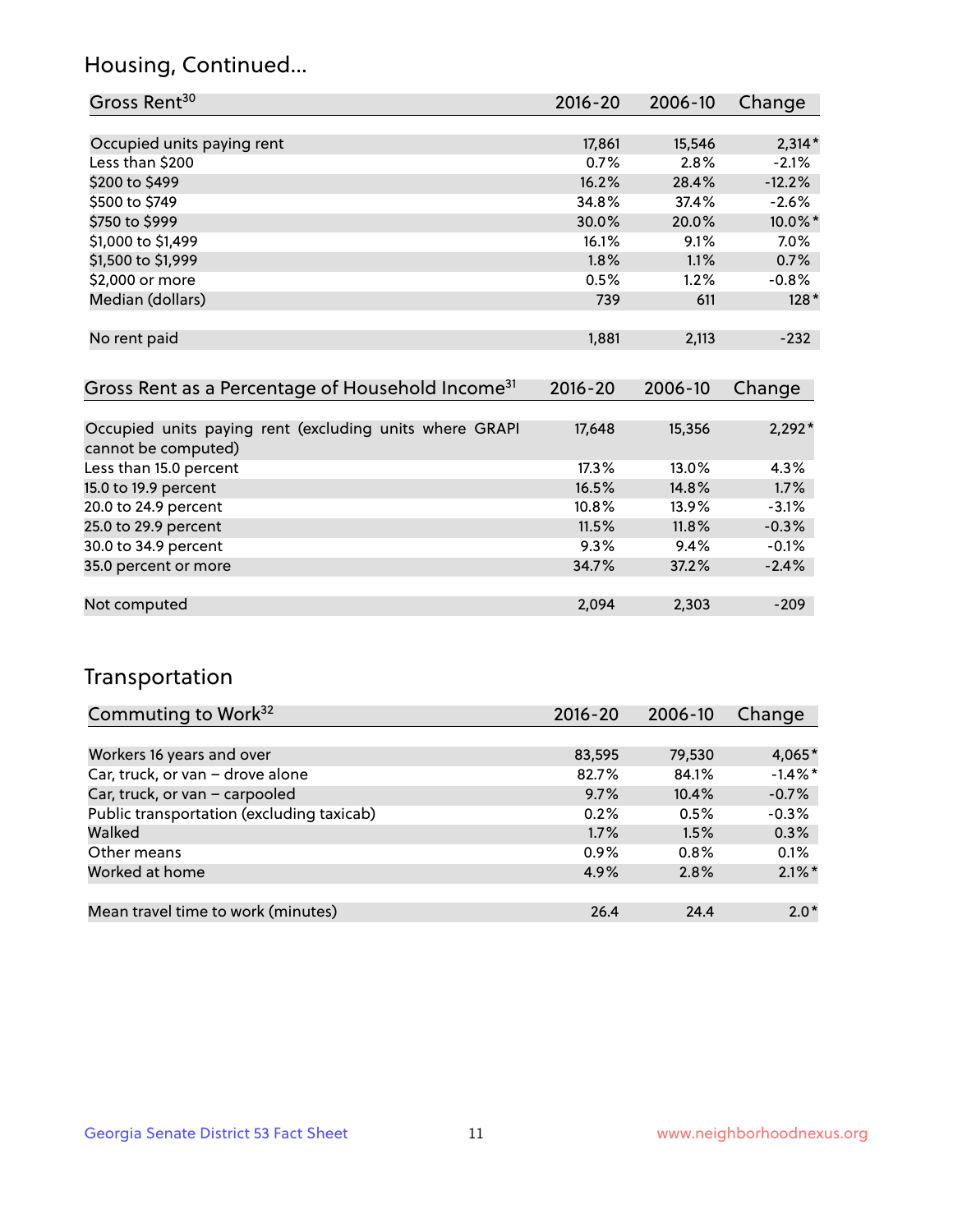## Transportation, Continued...

| Vehicles Available <sup>33</sup> | $2016 - 20$ | $2006 - 10$ | Change     |
|----------------------------------|-------------|-------------|------------|
|                                  |             |             |            |
| Occupied housing units           | 71,152      | 69,620      | $1,532*$   |
| No vehicles available            | $4.6\%$     | 4.9%        | $-0.3%$    |
| 1 vehicle available              | 29.3%       | 32.9%       | $-3.6\%$ * |
| 2 vehicles available             | 37.7%       | 37.9%       | $-0.2%$    |
| 3 or more vehicles available     | 28.4%       | 24.4%       | $4.0\%$ *  |

#### Health

| Health Insurance coverage <sup>34</sup>                 | 2016-20 |
|---------------------------------------------------------|---------|
|                                                         |         |
| Civilian Noninstitutionalized Population                | 186,815 |
| With health insurance coverage                          | 87.6%   |
| With private health insurance coverage                  | 64.3%   |
| With public health coverage                             | 37.6%   |
| No health insurance coverage                            | 12.4%   |
| Civilian Noninstitutionalized Population Under 19 years | 44,810  |
| No health insurance coverage                            | 7.1%    |
| Civilian Noninstitutionalized Population 19 to 64 years | 108,653 |
| In labor force:                                         | 81,564  |
| Employed:                                               | 77,588  |
| With health insurance coverage                          | 84.3%   |
| With private health insurance coverage                  | 79.5%   |
| With public coverage                                    | 6.9%    |
| No health insurance coverage                            | 15.7%   |
| Unemployed:                                             | 3,977   |
| With health insurance coverage                          | 53.9%   |
| With private health insurance coverage                  | 34.2%   |
| With public coverage                                    | 21.7%   |
| No health insurance coverage                            | 46.1%   |
| Not in labor force:                                     | 27,088  |
| With health insurance coverage                          | 78.8%   |
| With private health insurance coverage                  | 46.1%   |
| With public coverage                                    | 42.8%   |
| No health insurance coverage                            | 21.2%   |